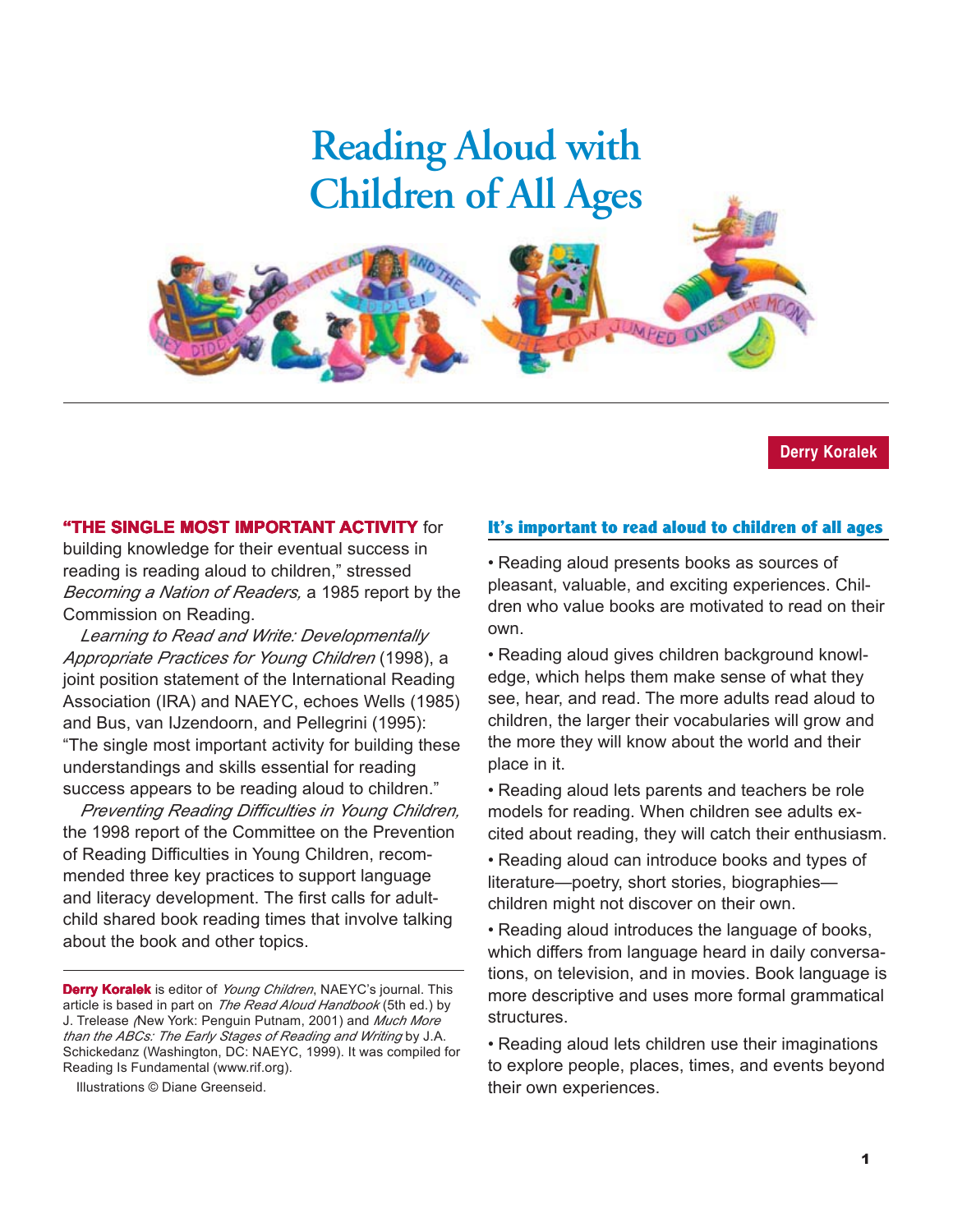• Reading aloud gives children and adults something to talk about. Talking supports the development of reading and writing skills.

• Reading aloud supports the development of thinking skills as children and adults discuss books, articles, and other texts they read together.

• Reading aloud is fun.

#### **Read aloud early, later, and as often as possible**

• Reading aloud is important from infancy through the high school years. Families and teachers can create and continue a tradition,

introduce and reinforce the pleasures of

reading, and, as children get older, set the stage for meaningful conversations about numerous topics.

• Read aloud at a predictable, scheduled time that fits with daily routines at home and school. And read aloud spontaneously—when adults and children are in the mood for a story.

• Families can increase read-aloud opportunities by asking older siblings to read to younger ones; teenage babysitters to read while caring for children; and grandparents and other relatives and friends to read during their visits. Teachers can do the same using volunteers and other visitors to the classroom.

• Read aloud at home and in school and when away from home or the classroom—-at the doctor's office, on the bus, while waiting in line, outdoors, on a field trip.



## **Reading aloud is more than saying words**

• Talk about what you are reading—before, during, and after a read-aloud session. According to the IRA/NAEYC position statement (1998), "It is the talk that surrounds the storybook reading that gives it power, helping children to bridge what is in the story and their own lives."

> • Use the text to discuss real-life experiences and issues. Stories and books can be springboards to meaningful discussions about many different topics.

> > • Make the book come alive. Vary your expressions and tone of voice to fit the plot. Use a different voice for each character. Pause when appropriate to create suspense.

• Read for as long as children can pay attention. Gradually read for longer periods of time as their attention spans grow.

• Involve the listener in deciding what, when, and how long to read. Invite active participation during and after the reading.

• Follow up after reading a book. Offer materials for art projects and dramatics. Look for more books by the author or on the same topic. Plan an activity that builds on what you have read.

#### **References**

- Bus, A.G., M.H. van Ijzendoorn, & A.D. Pelligrini. 1995. Joint book reading makes for success in learning to read: A meta-analysis on intergenerational transmission of literacy. *Review of Educational Research* 65: 1–21.
- Commission on Reading. 1983.
- Committee on the Prevention of Reading Difficulties in Young Children. 1998.
- International Reading Association (IRA) and NAEYC. 1998. Joint position statement. *Learning to read and write: Developmentally appropriate practices for young children.* Washington, DC: NAEYC. Also available online at www.naeyc.org.

© Reading Is Fundamental, Inc. Reprinted with permission from **www.rif.org**.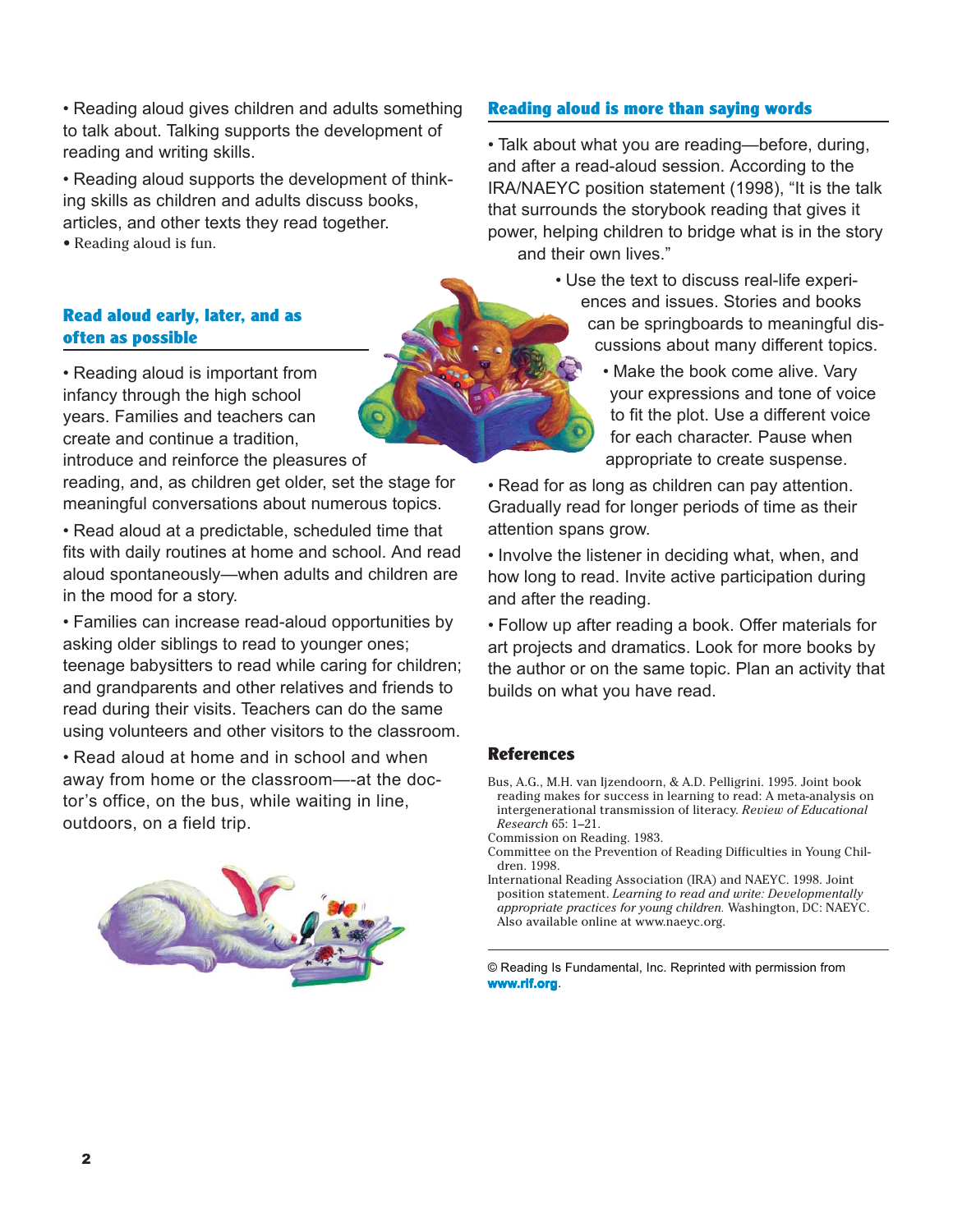

# **Reading Aloud with Babies**

#### **READ ALOUD** so babies can

• associate reading and books with warm, pleasant feelings.

- hear sounds, rhythms, and words.
- use their senses—listening, seeing, touching.
- make sounds. They coo, gurgle, babble, and eventually, talk.
- point to pictures that the reader can name for them.
- begin to understand that pictures represent objects.
- have fun!

## **Choose books babies like**

• Very young babies love to hear familiar voices. You can read anything to them, but they especially like nursery rhymes and other stories with set rhythms.

• Babies enjoy board books with simple, bright pictures against solid backgrounds.

• As babies learn to grasp things, pick light, washable cloth and vinyl books.

• When babies are old enough to hold things, provide brightly colored board books featuring only one or two objects per page.

• As babies become interested in what's inside a book, read books with bright pictures of animals, babies, and familiar objects.

• As babies begin to do activities for themselves, read simple stories about routine events—eating, taking a bath, or going to bed.

• As babies begin to talk, read books that invite them to repeat rhymes, words, and phrases.

• When older babies want to join in, read books with textures, things to touch, flaps to lift, tabs to pull, and holes where they can poke their fingers.

• Babies of any age enjoy homemade books and family photo albums.

# **Try these ideas**

- Hold the baby in your lap; make sure he or she can see the pictures.
- Play with words, sing, and make up rhymes; include the baby's name.
- Expect babies to touch, grasp, and taste—this is how they learn.
- Offer the baby a toy to hold and chew while listening to you read.
- Read one or two pages at a time; gradually increase the number of pages.
- Let the baby turn the pages if he or she is more interested in the book than listening to you read. He or she will still be learning about books and enjoying your company.
- Point to, name, and talk about things in pictures. Describe what's happening.
- Ask the baby: "Where's the . . .?" "What's that . . .?" Wait for a response.
- Encourage a baby to join in—moo like a cow or finish a repetitive phrase.
- Stay on a page as long as a baby is interested.
- Put the book away and do something else when the baby loses interest.

<sup>©</sup> Reading Is Fundamental, Inc. Reprinted with permission from **www.rif.org**.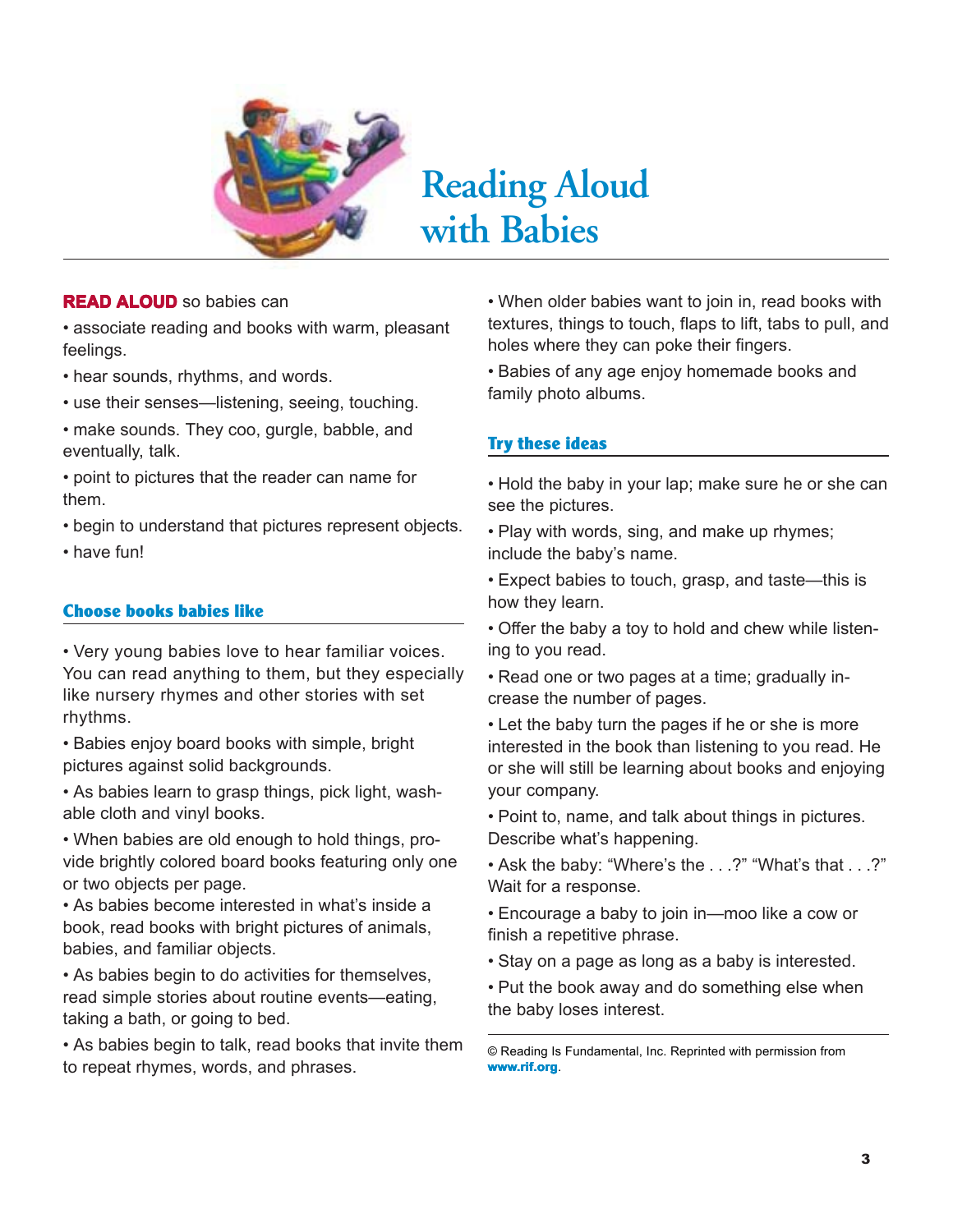# **Reading Aloud with Toddlers**



#### **READ ALOUD** so toddlers can

• continue to associate reading with warm, pleasant feelings while learning about words and language.

- expand their listening skills.
- build their vocabularies with words they understand and can use.
- consider books as fun and valuable play materials.
- make links between pictures and stories in books and things and events in their world.
- remember and join in with repetitive rhymes and phrases.
- begin creating pictures in their minds while listening to stories.
- begin understanding a few print concepts, such as pictures and print are symbols for real things, and that we read words, not pictures.
- have fun!

## **Choose books toddlers like**

• Toddlers are learning to cope with feelings. Look for books with characters handling typical emotions and experiences.

• Toddlers feel competent when they can participate. Read books with rhymes and predictable words they can remember.

• Toddlers can pay attention—for a while—if they are interested. Read wordless picture books and storybooks with brief, simple plots and only a few words per page.

• Toddlers are curious. Read books about special interests and books about new people, places, and events.

• Toddlers are increasing their vocabularies and listening skills. Read books a few levels above their current vocabulary that introduce new words and

ideas. Also look for books with lots of pictures of things to name.

• Toddlers are beginning to make sense of concepts such as size, color, shape, and time. Read simple picture-concept books that reinforce their learning.

• Toddlers are learning self-help skills. Read books about daily routines such as using the toilet, washing hands, and taking a bath.

• Toddlers are doers. Read books with flaps to lift and textures to feel.

#### **Try these ideas**

• Use the tips for babies that are also appropriate for toddlers.

• Read the same books again and again, if asked. A toddler will let you know when he or she has had enough of a book.

- Read slowly so the toddler can make sense of what's happening in a story.
- Offer crayons and paper to occupy toddlers who find it easier to listen when they are busy.
- Vary your voice to fit the characters and plot.
- Use puppets and other props related to the story.
- Repeat interesting words and phrases.

• Stop often to comment, ask questions, and look closely at the illustrations.

• Encourage a toddler to join in: turn pages, name things in pictures, make sounds, repeat rhymes and phrases, and think about what might happen next.

• Talk about the pictures and point out details a toddler might miss.

• Talk about the book and how it relates to a toddler's real-life experiences.

© Reading Is Fundamental, Inc. Reprinted with permission from **www.rif.org**.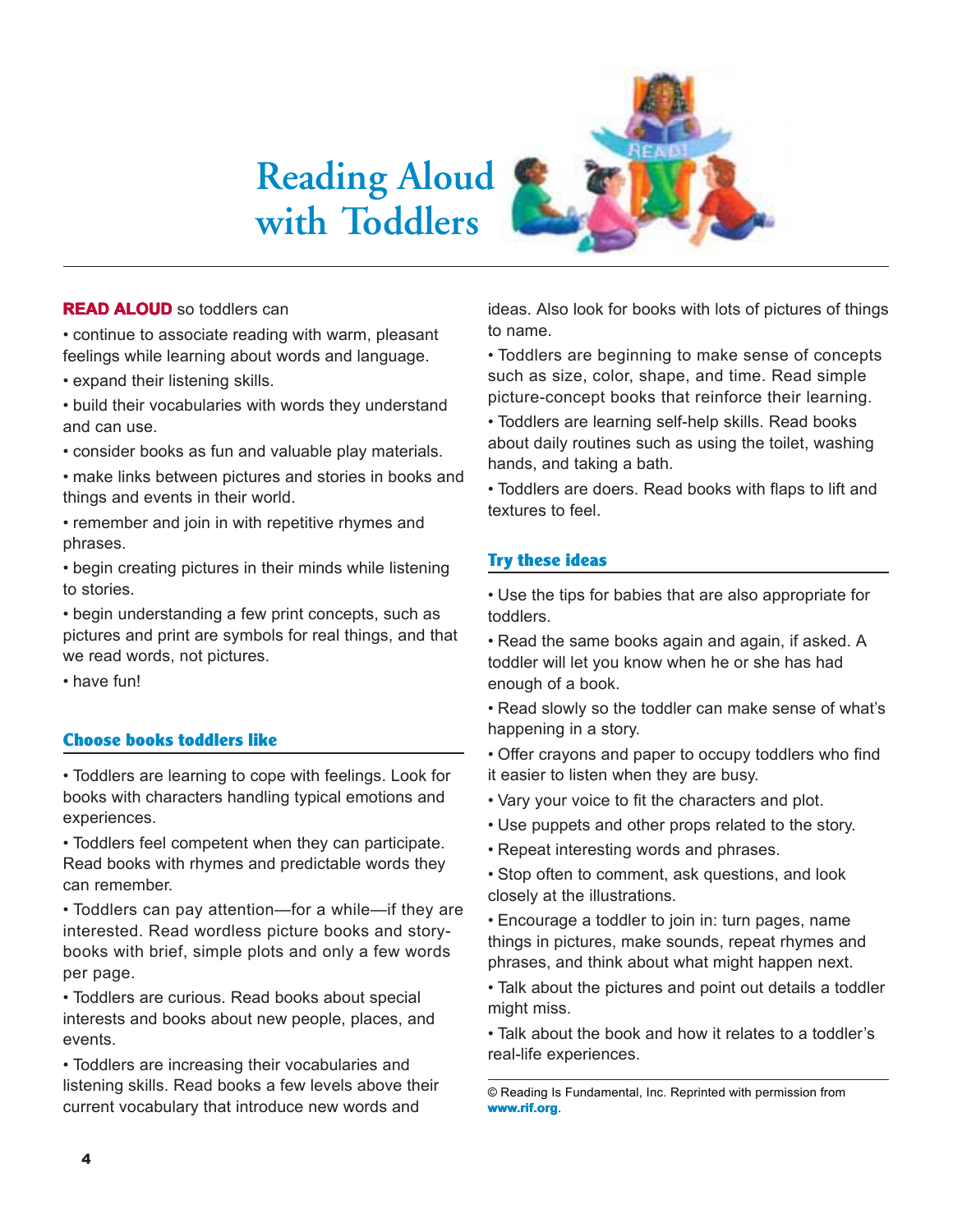

#### **READ ALOUD** so preschoolers can

• continue to associate reading with warm, pleasant feelings; learn about words and language; and expand listening skills.

• pay attention to the language of books and begin to notice how it differs from spoken language.

• listen to the sounds in words and notice how some are the same and some are different.

• build their vocabularies with words they understand and can use.

• gain background knowledge about a variety of topics.

• talk about the characters, settings, and plot and relate them to their own lives.

• learn more about print concepts, such as print is spoken words written down, the letters in words are written in a certain order, and written words are separated by spaces.

• have fun!

#### **Choose books preschoolers like**

• Preschoolers feel good about their growing skills and accomplishments. As they learn new concepts and self-help skills, read stories with characters who are having similar experiences.

• Preschoolers have good memories. Read stories with simple plots children can retell in their own words (to themselves, a stuffed animal, or a friend) and pattern books with repetitive and predictable rhymes, phrases, and story lines that let children participate.

• Preschoolers are building their listening skills and attention spans. Read longer picture books and begin to read chapter books that last for several sessions.

• Preschoolers are curious. Read information books on topics of interest. Information books give facts and explanations, and introduce new people, places, and things.

• Preschoolers know a lot about their own world. Read books that let them use their knowledge to understand new information and ideas.

• Preschoolers have vivid imaginations. Read folk tales and books with animal characters that think and talk like humans.

• Preschoolers are learning about the sounds of letters and words (phonemic awareness). Read poems and books with rhymes and alliteration.

## **Try these ideas**

• Use the tips for younger children that are also appropriate for preschoolers.

• Introduce the book: read the title, author, and illustrator; look at the cover; talk about what the book might be about; suggest things to look and listen for.

• Run your finger under the text; pause at the end of sentences.

• Answer questions related to the book; save other questions for later.

• Talk about the story during and after a read-aloud session.

• Use information and reference books to answer children's questions.

• Ask children to look closely at the pictures to help them understand the story and make predictions about what might happen next.

• Repeat interesting words and rhymes while reading a book and at a later time.

• Pause and wait so children can say the word that ends a repetitive or predictable phrase.

• Stop to ask thinking questions: "What might happen next? Where did he go? Why did she do that?"

• Follow up on the story. Invite a child to talk, draw, paint, or pretend to be one of the characters.

<sup>©</sup> Reading Is Fundamental, Inc. Reprinted with permission from **www.rif.org**.